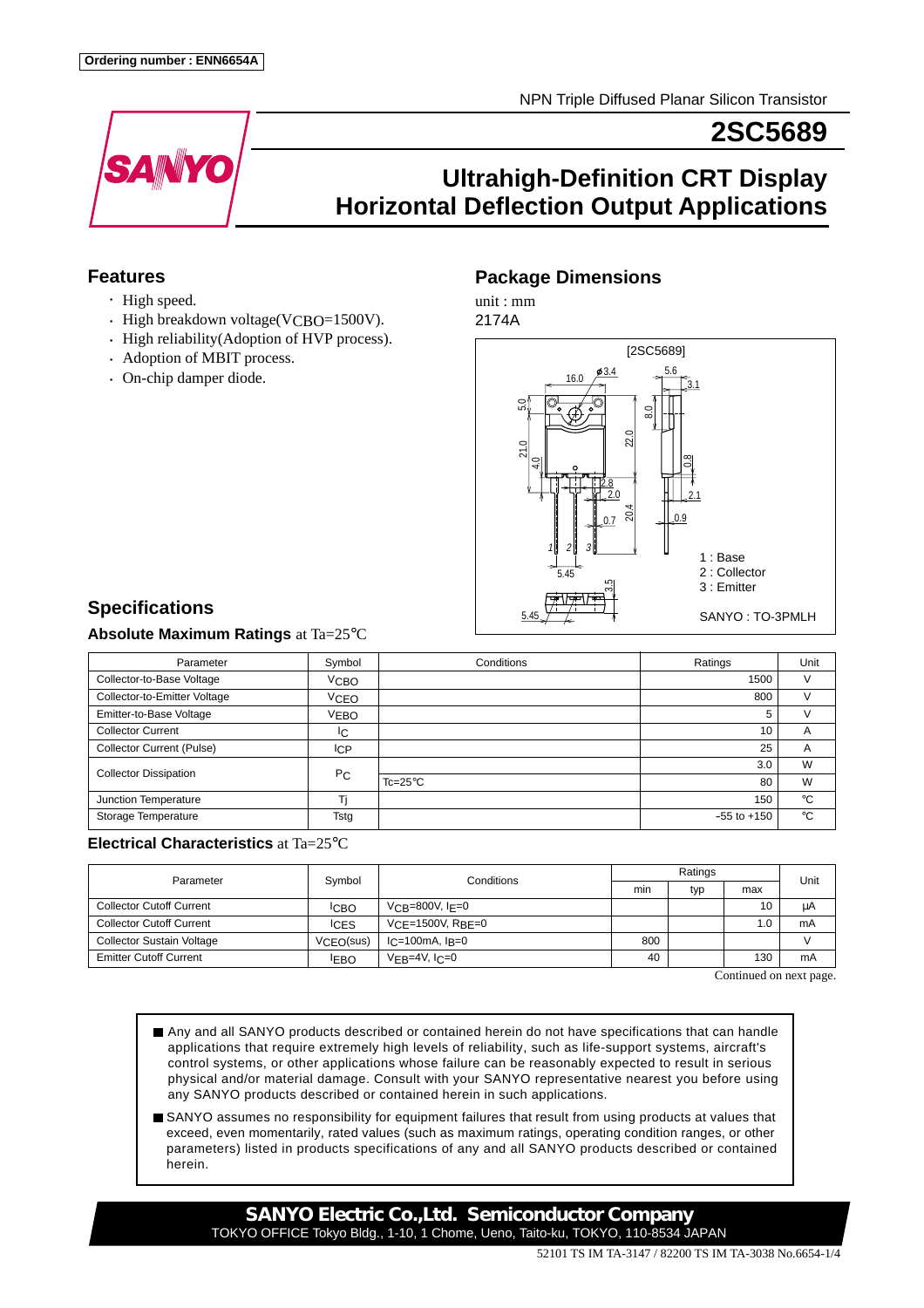Continued from preceding page.

| Parameter                               | Symbol                | Conditions                           | Ratings |     |                | Unit   |
|-----------------------------------------|-----------------------|--------------------------------------|---------|-----|----------------|--------|
|                                         |                       |                                      | min     | typ | max            |        |
| DC Current Gain                         | hFE1                  | $VCF=5V, ICF=1A$                     | 15      |     |                |        |
|                                         | hFE2                  | $VCF=5V$ , $ICF=8A$                  | 4       |     | $\overline{ }$ |        |
| Collector-to-Emitter Saturation Voltage | VCE(sat)              | $IC = 7.2A$ , $IR = 1.8A$            |         |     | 3              | $\vee$ |
| Base-to-Emitter Saturation Voltage      | V <sub>BF</sub> (sat) | $IC=7.2A, IB=1.8A$                   |         |     | 1.5            | $\vee$ |
| Diode Forward Voltage                   | ٧F                    | $IFC=8A$                             |         |     | 2.0            | V      |
| Storage Time                            | tstg                  | $IC = 5A$ , $IB1 = 1A$ , $IB2 = -2A$ |         |     | 3.0            | μs     |
| Fall Time                               | tғ                    | $IC=5A$ , $IB1=1A$ , $IB2=-2A$       |         | 0.1 | 0.2            | μs     |

## **Switching Time Test Circuit**





No.6654-2/4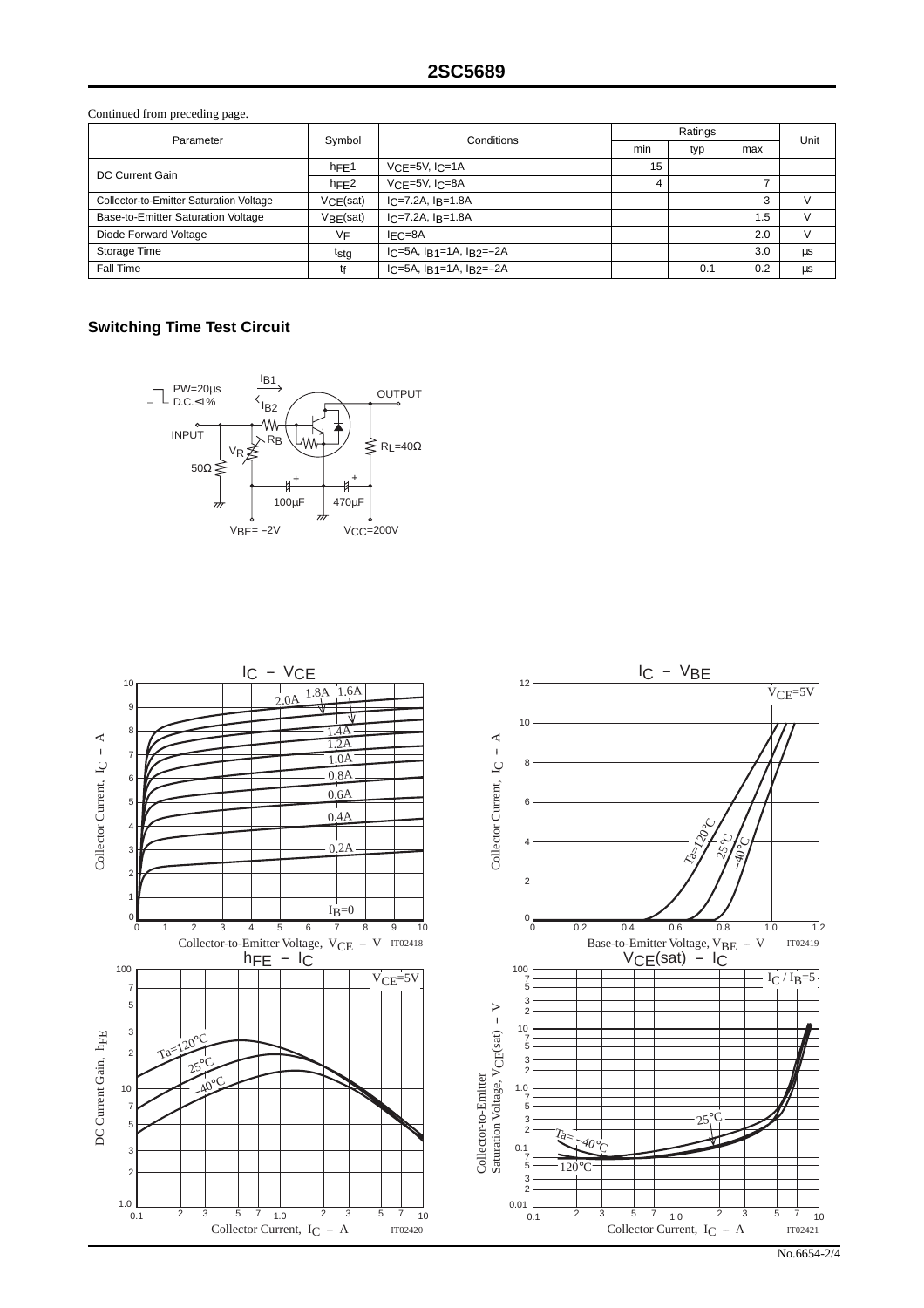